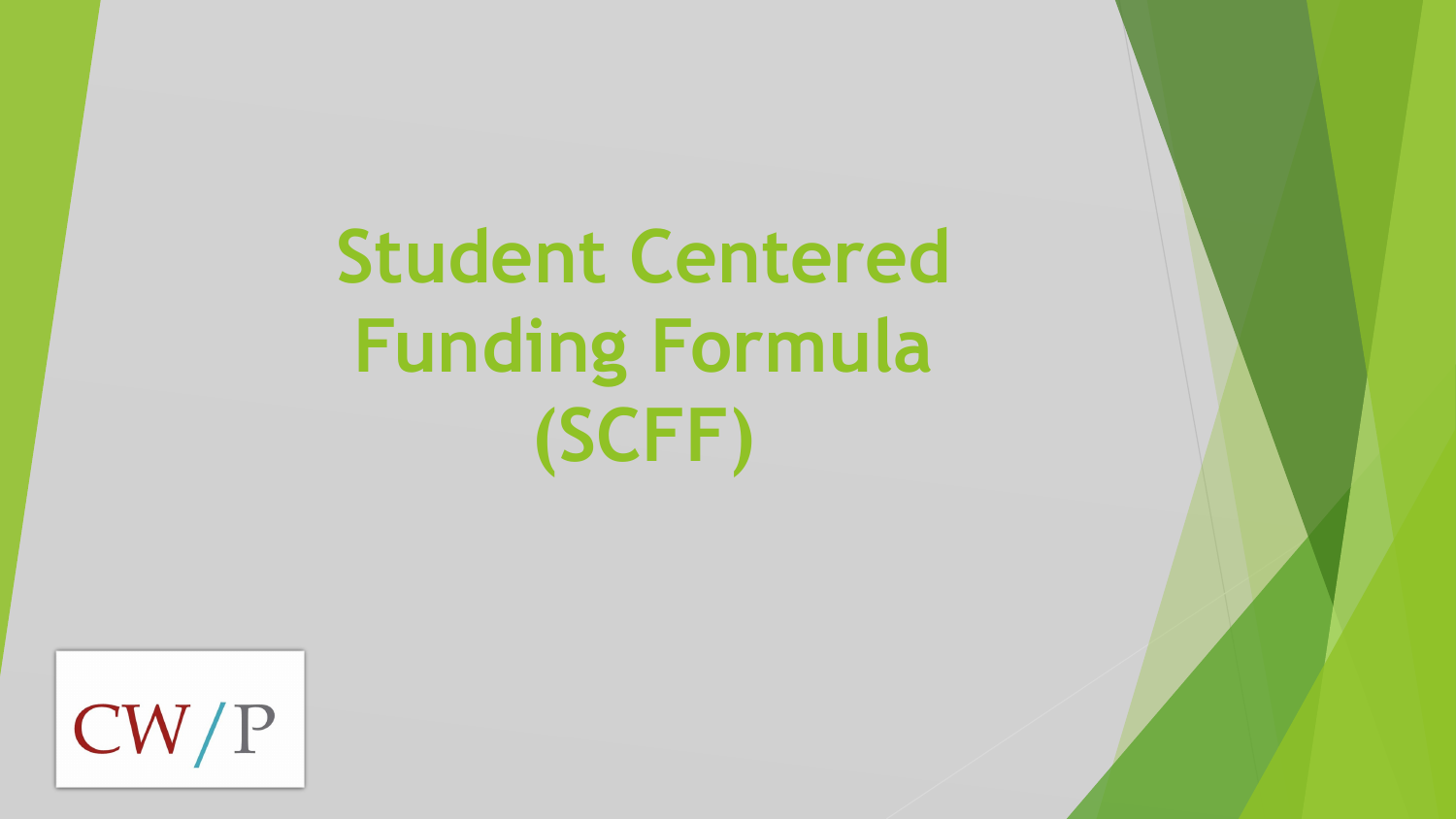#### **Student Centered Funding Formula**

The new formula consists of **three** allocations:

*Part 1 Base — Enrollments (FTES).* 

**Part 2** Supplemental – Counts of low-income students.

*Part 3 Student Success —* Counts of outcomes related to the *Vision for Success*, with "premiums" for outcomes of low-income students.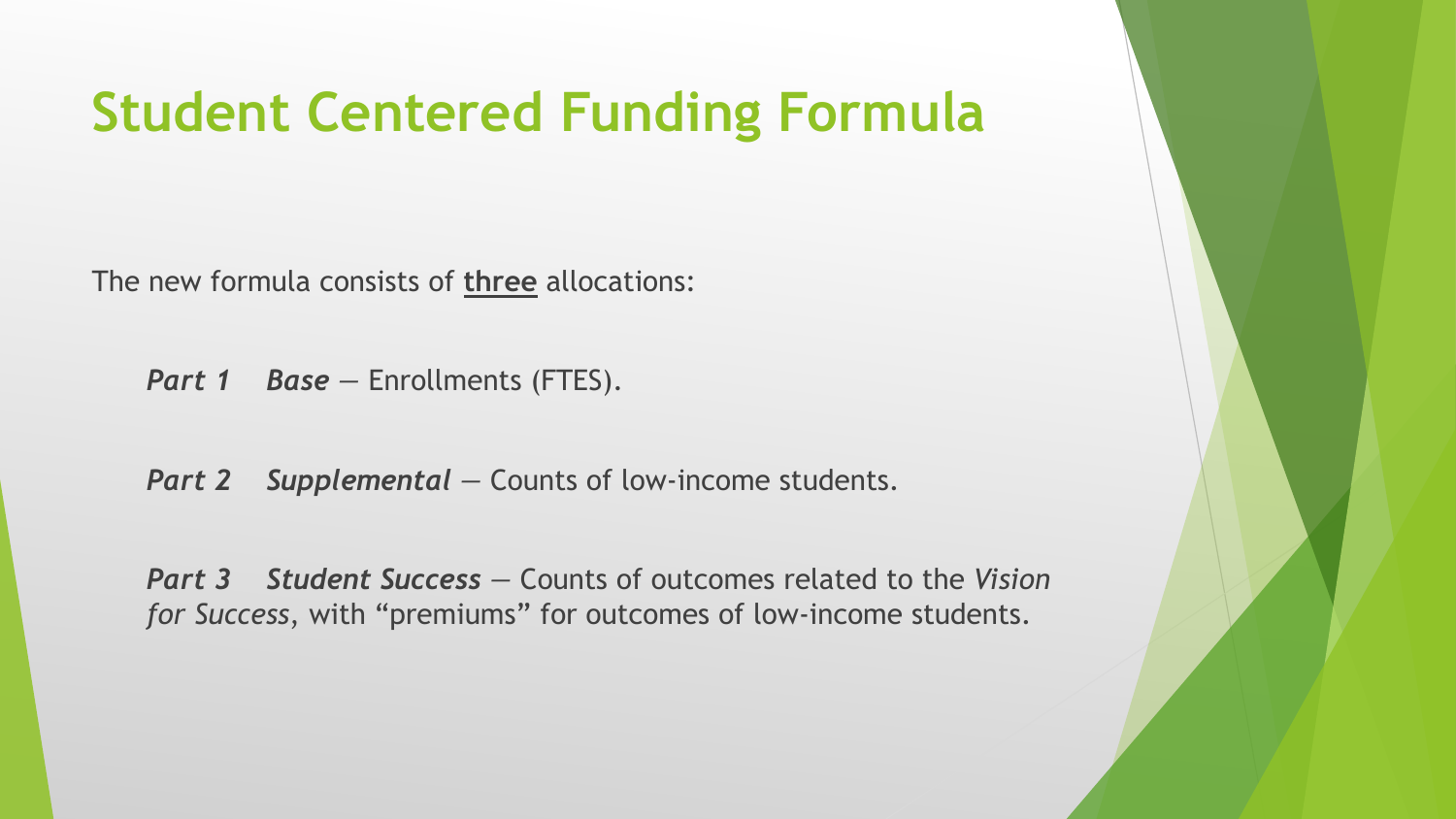## **Part 1 - Base Allocation 2018-2019**

| <b>Basic Allocation</b>                  | No Change                                   |  |  |
|------------------------------------------|---------------------------------------------|--|--|
| Credit                                   | + \$3,727 per FTES of 3 Year Average*       |  |  |
| Non-Credit                               | + \$3,347 per Non-Credit FTES               |  |  |
| Career Development & College Preparation | + \$5,457 per CDCP FTES                     |  |  |
| <b>Special Admit - Credit</b>            | + \$5,457 per Special Admit Credit FTES     |  |  |
| <b>Special Admit - CDCP</b>              | + \$5,457 per Special Admit CDCP FTES       |  |  |
| Special Admit - Non-Credit               | + \$3,347 per Special Admit Non-Credit FTES |  |  |
| <b>Incarcerated - Credit</b>             | + \$5,457 per Incarcerated Credit FTES      |  |  |
| <b>Incarcerated - CDCP</b>               | + \$5,457 per Incarcerated CDCP FTES        |  |  |
| Incarcerated - Non-Credit                | + \$3,347 per Incarcerated Non-Credit FTES  |  |  |

\* 3 Year Average is Credit FTES (less Incarcerated and Special Admit) of the current year projection + prior year actuals + prior-prior year actuals divided by 3.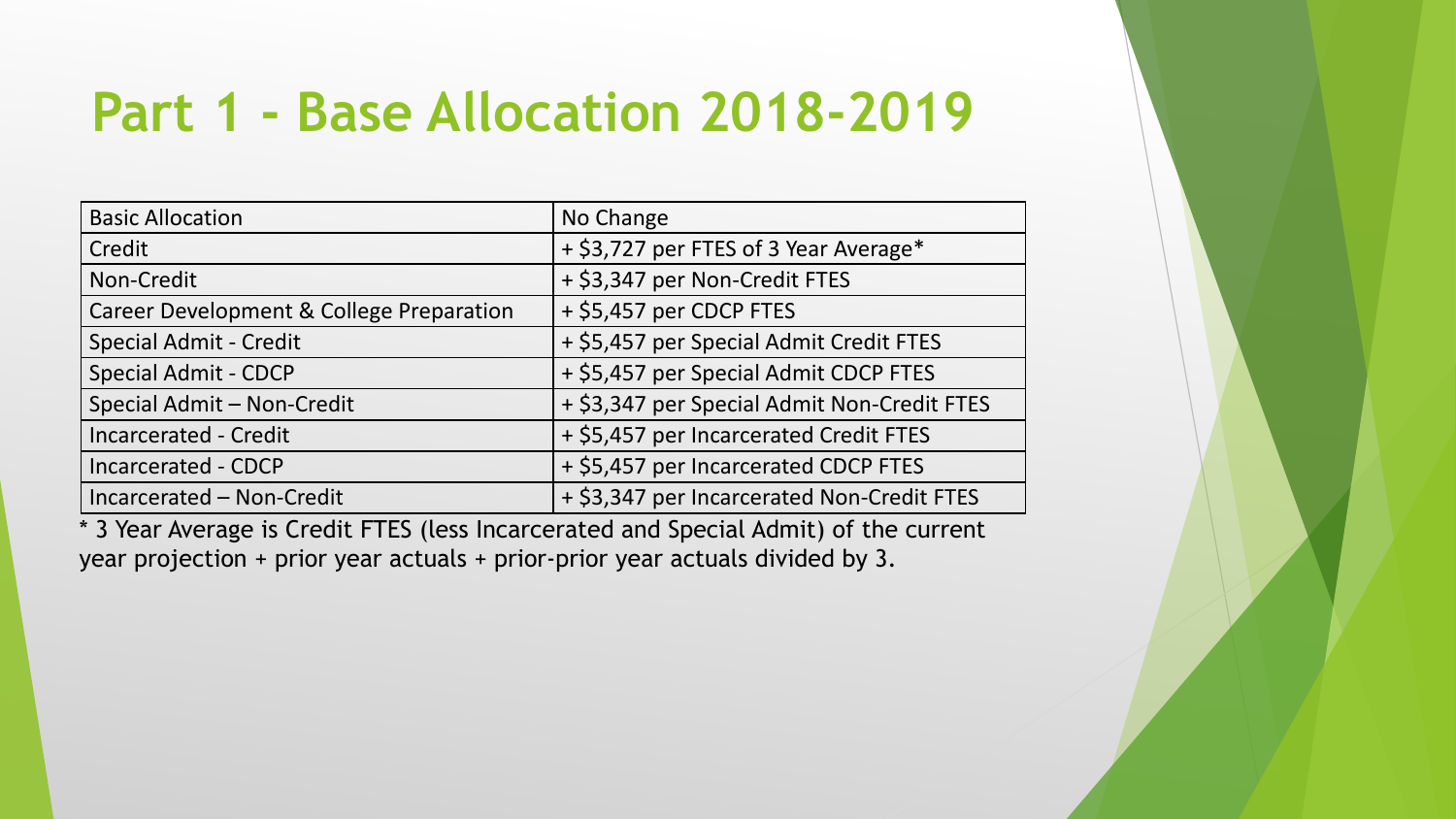# **Part 2 - Supplemental Allocation**

| Pell Grant    | $+$ \$919 |
|---------------|-----------|
| Promise (BOG) | $+$ \$919 |
| AB540         | $+$ \$919 |
|               |           |

Funding is based on the unduplicated head counts from the prior year. Individual students may count in multiple areas.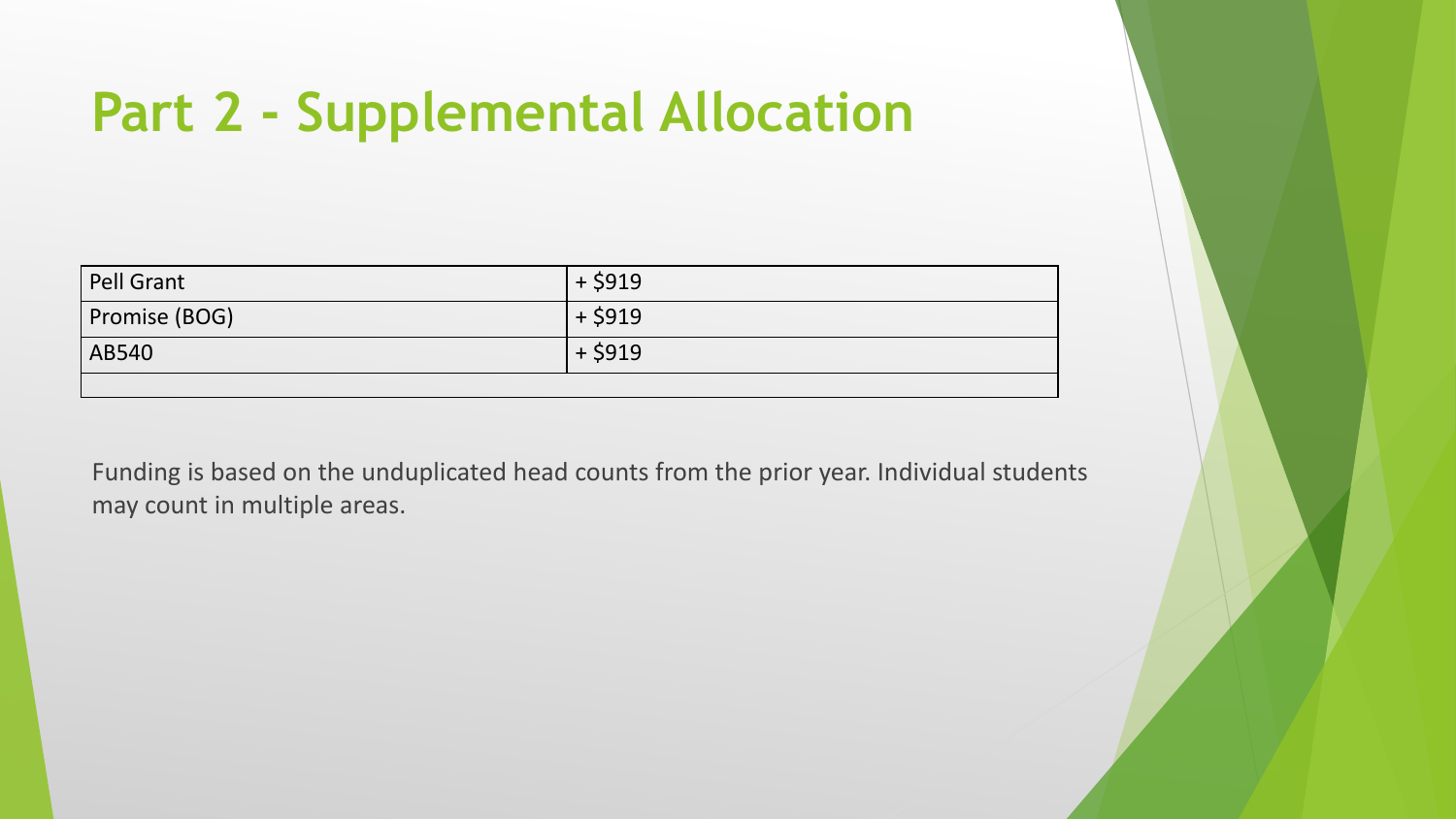# **Part 3 - Student Success Allocation**

| <b>Outcome (prior year)</b>                 | <b>All Students</b> | <b>Plus, Promise</b> | Plus, Pell           | <b>Notes</b> |
|---------------------------------------------|---------------------|----------------------|----------------------|--------------|
|                                             | Rate                | <b>Students Rate</b> | <b>Students Rate</b> |              |
| <b>Associates Degree</b>                    | \$1,320             | \$333                | \$500                | $\ast$       |
| <b>Baccalaureate Degree</b>                 | \$1,320             | \$333                | \$500                | $\ast$       |
| Associates Degree for Transfer (ADT)        | \$1,760             | \$444                | \$666                | $\ast$       |
| 16 + Unit Certificate                       | \$880               | \$222                | \$333                | $\ast$       |
| 9 Units of CTE Courses Completed            | \$440               | \$111                | \$167                | $***$        |
| Transfer to 4-Year University               | \$660               | \$167                | \$250                | ***          |
| Completion of Transfer-Level Math & English | \$880               | \$222                | \$333                | ****         |
| Living Wage                                 | \$440               | \$111                | \$167                | *****        |

\*Multiple awards count. College granting award gets the count (Data Mart).

- \*\*MIS special run. Unduplicated headcount. 9 Units in District to count.
- \*\*\*MIS special run (CSU, UC & Clearinghouse) 12 units at a single district to count.
- \*\*\*\*MIS special run. Completion of both Math and English in the same academic year

(fall, winter, spring, summer).

\*\*\*\*\*MIS special run. Count of students enrolled in prior year that attained a living wage in following year.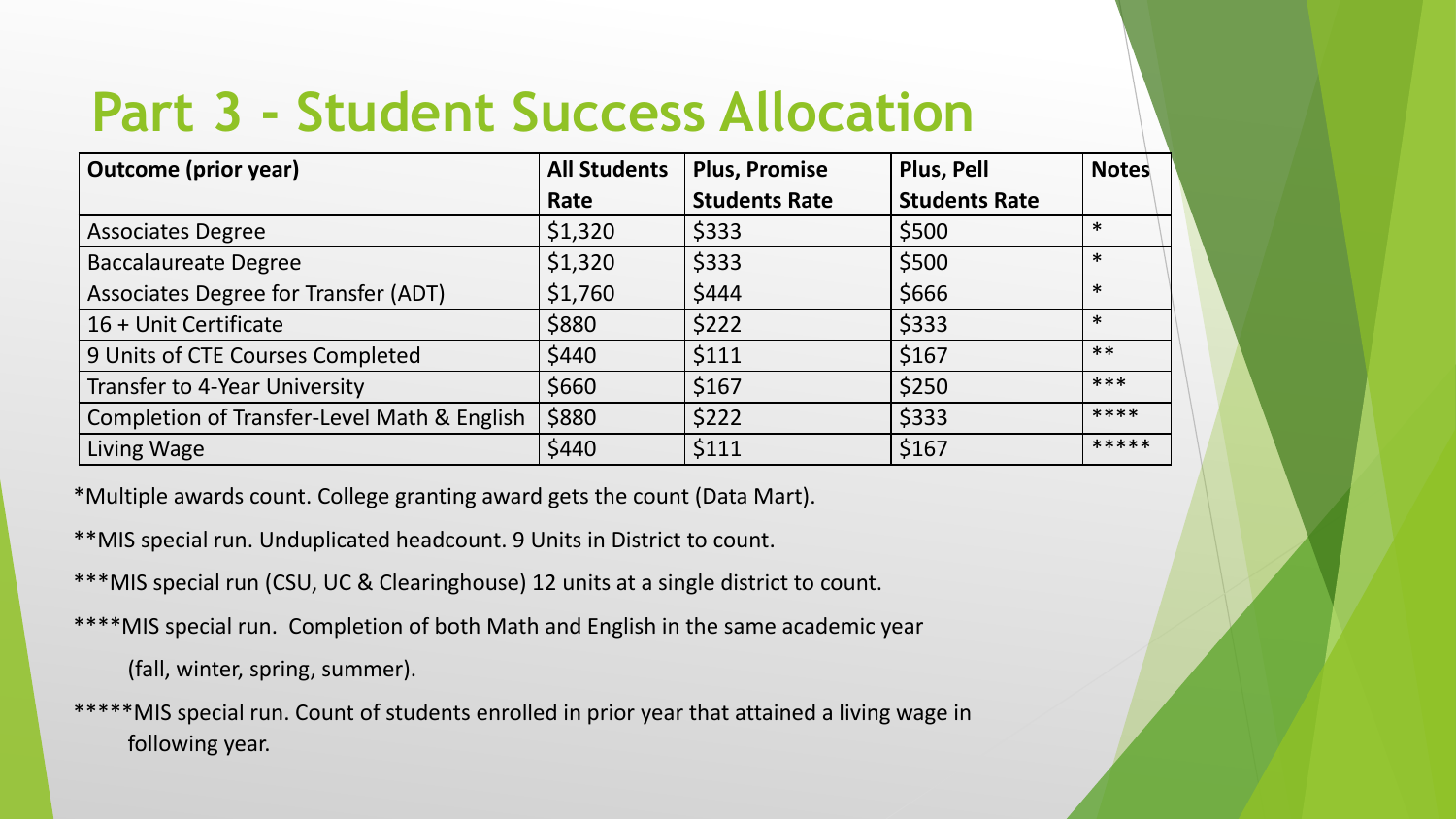## Future Obligations

▶ The law states.... Establish your goals to meet the statewide Vision for Success *District or College?*

 $\triangleright$  Before we can do that....

- Data Integrity?
- College level?
- **Inderstand your "credit FTES"**
- **Enrollment and SCFF trends**

Funding moving forward………… Stable? Volatile? Prop 98? Workload Reduction?